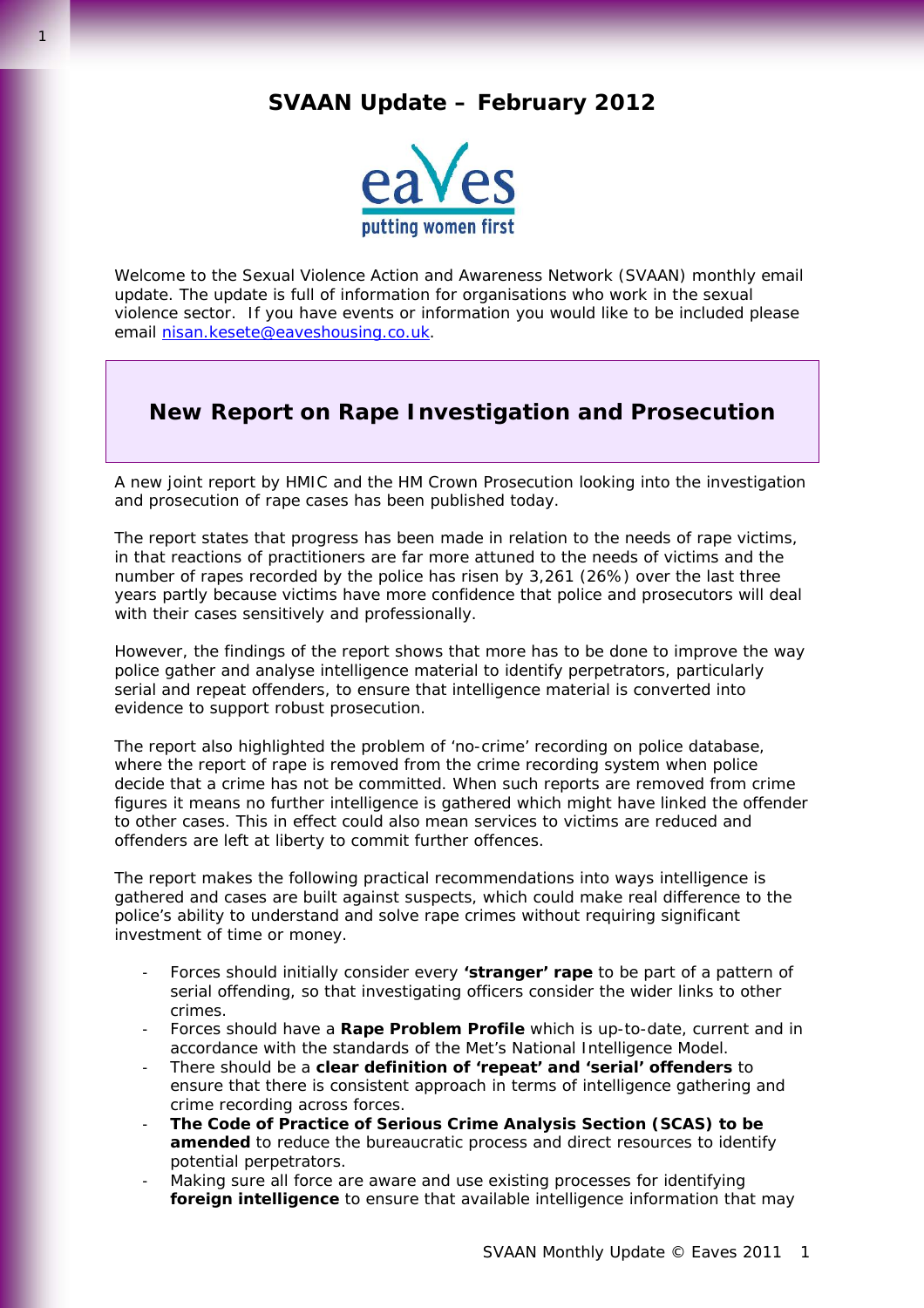- ACPO to issue guidelines to ensure that information from **'partial' DNA profiles is managed consistently and made available across forces**.
- Police should seek **early investigative advice** from prosecutors which can assist them to construct cases with knowledge of the way in which juries tend to regard certain issues.
- **Building strategies and search of information** which may help achieve a successful prosecution; for instance creating a **mandatory requirement of recording modus operandi (MO) on the Police National Computer**. Absence of such regular and systematic recording has resulted in difficulties to easily introduce evidence on 'bad character' of suspects.
- **Having protocols**, across all areas, **between the police, CPS and Social Services** to facilitate the handling of third party materials.

To read the full report click [here](http://www.hmic.gov.uk/media/forging-the-links-rape-investigation-and-prosecution-20120228.pdf). To read the press release click [here](http://www.hmic.gov.uk/news/releases-2012/0092012%E2%80%93rapists-could-be-convicted-more-quickly-and-successfully-if-the-police-and-the-crown-prosecution-service-made-better-use-of-available-intelligence/).

# **Parliamentary Updates**

## **Child Benefit (Amendment) Bill 2010-12**

A Bill to amend the Child Benefit Act 2005 to disqualify nationals of European Union member states other than the United Kingdom who are resident in the United Kingdom with children living overseas from eligibility for child benefit payments; and for connected purposes.

This Bill was presented to Parliament on 31 January 2012. The sponsoring MP has nominated 27 April 2012 for the second reading.

## **Domestic Violence, Crime and Victims (Amendment) Bill 2010-12**

Section 5 of the Domestic Violence, Crime and Victims Act 2004 created an offence of causing or allowing the death of a child or vulnerable adult. The offence is limited to incidents where the victim died of an unlawful act and only applies to members of the household who had frequent contact with the victim.

The Bill would amend Section 5 of the Act to widen its scope to include situations where children and vulnerable adults have been seriously harmed. 'Serious harm' is defined in the 2004 Act as "harm that amounts to grievous bodily harm for the purposes of the Offences against the Person Act 1861".

The Bill would also make consequential amendments to Sections 6 and 7 of the Act.

On 15 February 2012, the Bill reached committee stage in the Lords. However, no changes were suggested to the Bill so the Bill goes directly to third reading. This procedure is known as "order of commitment discharged".

The third reading takes place on 29 February where final amendments can be made.

## **Legal Aid, Sentencing and Punishment of Offenders Bill 2010-12**

Part 1 of the Bill takes so many types of case out of scope for legal aid funding and provides that cases would not be eligible for funding unless of a type specified in the Bill.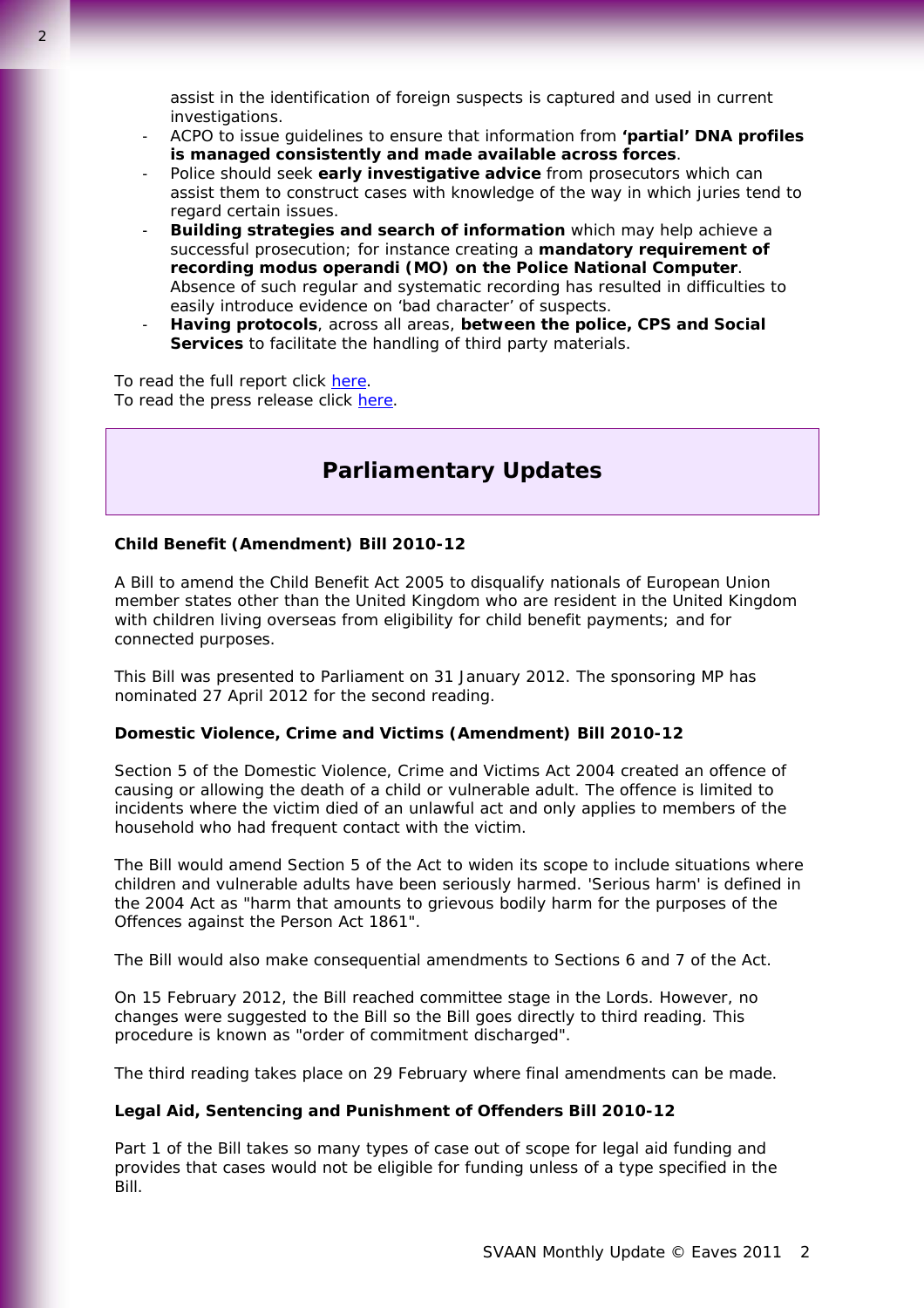Line by line examination of the Bill took place during the tenth day of committee stage at the House of Lords on 15 February. Report stage – further line by line examination of the Bill - is scheduled for 3 March.

# **Funding Opportunities**

## **Self Advocacy Support Service – Hackney**

#### **Application Deadline: 13 March 2012**

NHS East London and Hackney Council are inviting applications for the provision of a Self Advocacy Support Service for People with Learning Disability.

The successful bidder(s) must have specialist knowledge of supporting and encouraging people with learning disabilities to speak up in decision making forums and will need to be experts in:

- Working with statutory health and social care services.
- Facilitating user engagement for adults with a learning disability.

The service must:

- Meet diverse cultural, language and communication needs (including diverse needs of people with Learning disabilities).
- Be physically accessible to all users.

The successful bidder will support people to have a voice in decision making and planning with Health and Social Care services. The service should reflect the principles, expert practice and quality standards, as recommended by Action for Advocacy and will be underpinned by the values of self-management, individual choice and control and learning together.

## **Business Questionnaire and Invitation to Tender (ITT) packs are available on request from [LDContracts@hackney.gov.uk](mailto:LDContracts@hackney.gov.uk)**

## **European Programme for Integration and Migration (EPIM)**

## **Application Deadline: 01 March 2012**

Since 2005, the European Programme of Integration and Migration (EPIM) has been actively working to strengthen the role played by Non-Governmental Organisations (NGOs) active on migration and integration issues in advocating for a European agenda that benefits migrants and host communities.

EPIM seeks to improve the lives of regular and undocumented migrants through this three-year grants programme in order to impact on constructive migration and integration policies nationally and locally, and inform policy at the European level. The three main areas of focus for funding are:

Asylum seekers

- To ensure that European Asylum Policy improves standards and ensures due process and fair determination procedures for all those seeking protection.
- To ensure that immigrant detention is used only as a tool of last resort. Undocumented Migrants
	- To protect those undocumented migrants who are at risk of destitution and exploitation, including through access to justice and essential services that guarantee human dignity.

Equality, integration and social Inclusion of vulnerable migrants

- To promote the social inclusion of those migrants at greatest risk of marginalisation.
- To promote their economic empowerment, civic participation and social responsibility – both through targeted programmes and through their inclusion in mainstream social policies.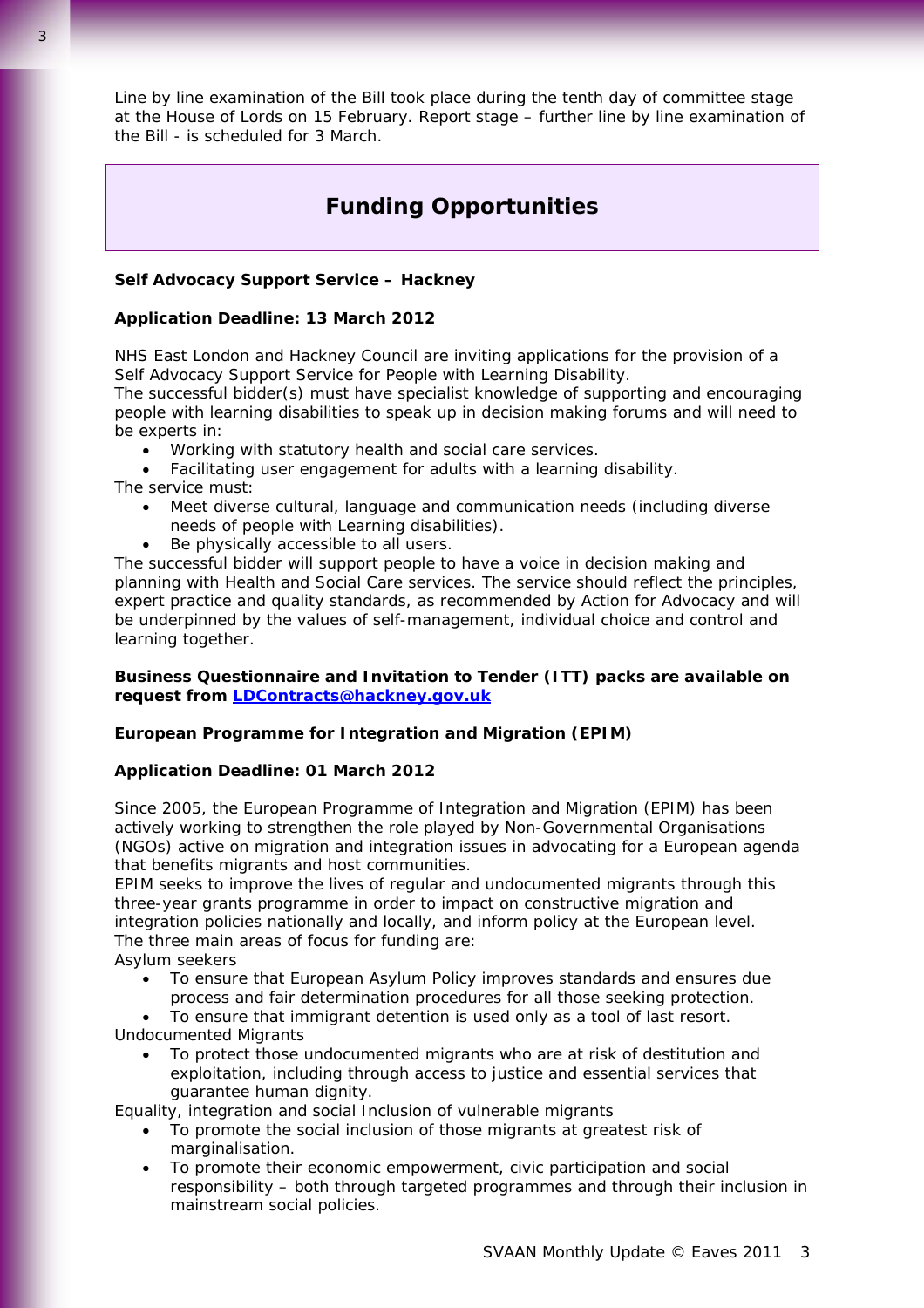More information and an application form is available to download from the EPIM [website.](http://epim.rhinoprod.all2all.org/about/)

#### **Young People's Advocate on Sexual Violence and Exploitation Grant**

#### **Application Deadline: 12 March 2012**

Grants of up to £30,000 per year, for the three years between April 2012 and March 2015, are available to fund the Young People's Advocate post.

All Young People's Advocates will be provided with a training course, free of charge, following recruitment. This training will be commissioned by the Home Office.

The Young People's Advocate on Sexual Violence and Exploitation Grant is a new scheme provided and administered by the Home Office as part of its commitment to improving services that support children under the age of 18 years who have suffered rape and sexual abuse, especially at the hands of gangs.

Funding is intended to assist with the creation of 13 new Young People's Advocates across England and Wales who will provide direct and dedicated support to young people who are victims of, or at risk from, sexual violence and exploitation. Organisations with a track record of working and engaging with young people, with victims of sexual violence and/or sexual exploitation and with street gangs in England and Wales may apply.

#### **Application forms are available to download from the Home Office [website.](http://www.j4bcommunity.co.uk/Default.aspx?WCI=htmHome&WCU=CBC=View,DSCODE=J4BGR3,NEWSITEMID=252-N42036)**

**All applications must be submitted by email to Jennifer Travis at [seriousyouthviolence@homeoffice.gsi.gov.uk](mailto:seriousyouthviolence@homeoffice.gsi.gov.uk)**

**Southwark Council's Voluntary and Community Sector Transition/Sustainability Fund - Round 4** 

## **Application Deadline: 23 March 2012**

Financial assistance is available to third sector organisations who currently receive Southwark Council funding and who believe that this funding will be significantly reduced in 2012/13.

Southwark Council has established a sustainability fund for third sector organisations in Southwark Borough.

Funding is intended to help organisations which deliver high quality public services adapt to a changing and challenging funding environment during a period when they are at risk from reductions in Southwark Council funding.

For more information and to apply visit the councils' [website](http://casouthwark.org.uk/news/round-4-of-the-council%E2%80%99s-transition-sustainability-fund-2012-2013/).

## **Steven Gerrard Foundation Grants Programme Application Deadline: 09 March 2012**

The Steven Gerrard Foundation was set up as a registered charity in February 2011 by Steven Gerrard with the Consortium for Street Children to award grants to charitable organisations throughout the UK that work with disadvantaged children and young people.

The grants programme is intended to provide relief to children and young people in need, whether through illness, family breakdown, disability, involvement in the streets, financial or educational disadvantage.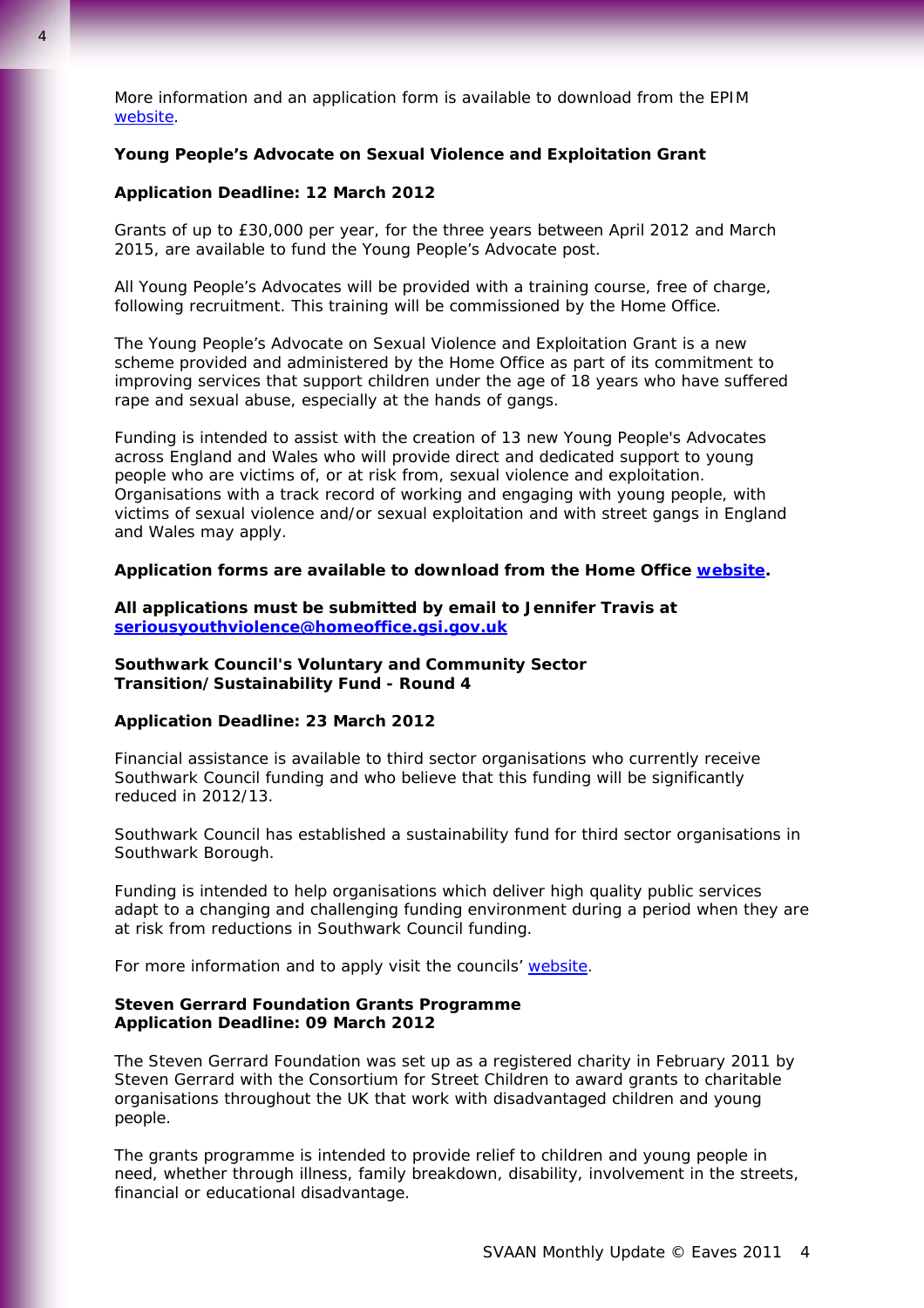For more information or to apply visit the following link <http://www.stevengerrardfoundation.org/grants.htm>

## **Trainings, Meetings and Events**

## **SAVE THE DATES!**

#### **Eaves – Free Seminars**

**The Leveson Inquiry: What next?** *The portrayal of women in the media*

## Date: Monday 26<sup>th</sup> of March 2012

Time: 13:00 – 16:00 Venue: TBC

**Speaker:** Anna van Heeswijk, Object Jacqueline Hunt, Equality Now Heather Harvey, Eaves Others: TBC

Eaves, Equality Now, EVAW and Object were invited to give evidence to the Leveson inquiry in January this year, in regards to press reporting on violence against women and girls issues including the sexualisation and objectification of women in the media.

The seminar will discuss the next steps for the women's sector; how we can influence and campaign around ethical reporting regarding women's issues and violence against women and girls in the press as well as tackling the sexualisation and objectification of women in the media .

## **Addressing Violence against Women with Disabilities: Challenges and Opportunities**

## **Date: Thursday 29th of March 2012** Time: 14:00 – 17:00

Venue: TBC Speakers: TBC

The seminar will highlight the disproportionately high rates of sexual and other forms of violence faced by women with disabilities and the hurdles they face in accessing services and justice. It will focus on ways in which disability organisations and women's organisations could work better together especially in this difficult financial climate.

#### **To RSVP, please email Nisan Zerai Kesete on [nisan.kesete@eaveshousing.co.uk](mailto:nisan.kesete@eaveshousing.co.uk)**

**We will confirm your booking via email, including venue and other details.** 

#### **Million Women Rise - Calling All Women and Girls**

#### **Saturday 3 March 2012**

THIS YEAR'S GATHERING IS DEDICATED TO THE GIRL CHILD… Wear purple, Bring purple flags!

## **Meet at 12 noon in Orchard Street, London W1 (outside Selfridges Food Hall, just off Oxford St)**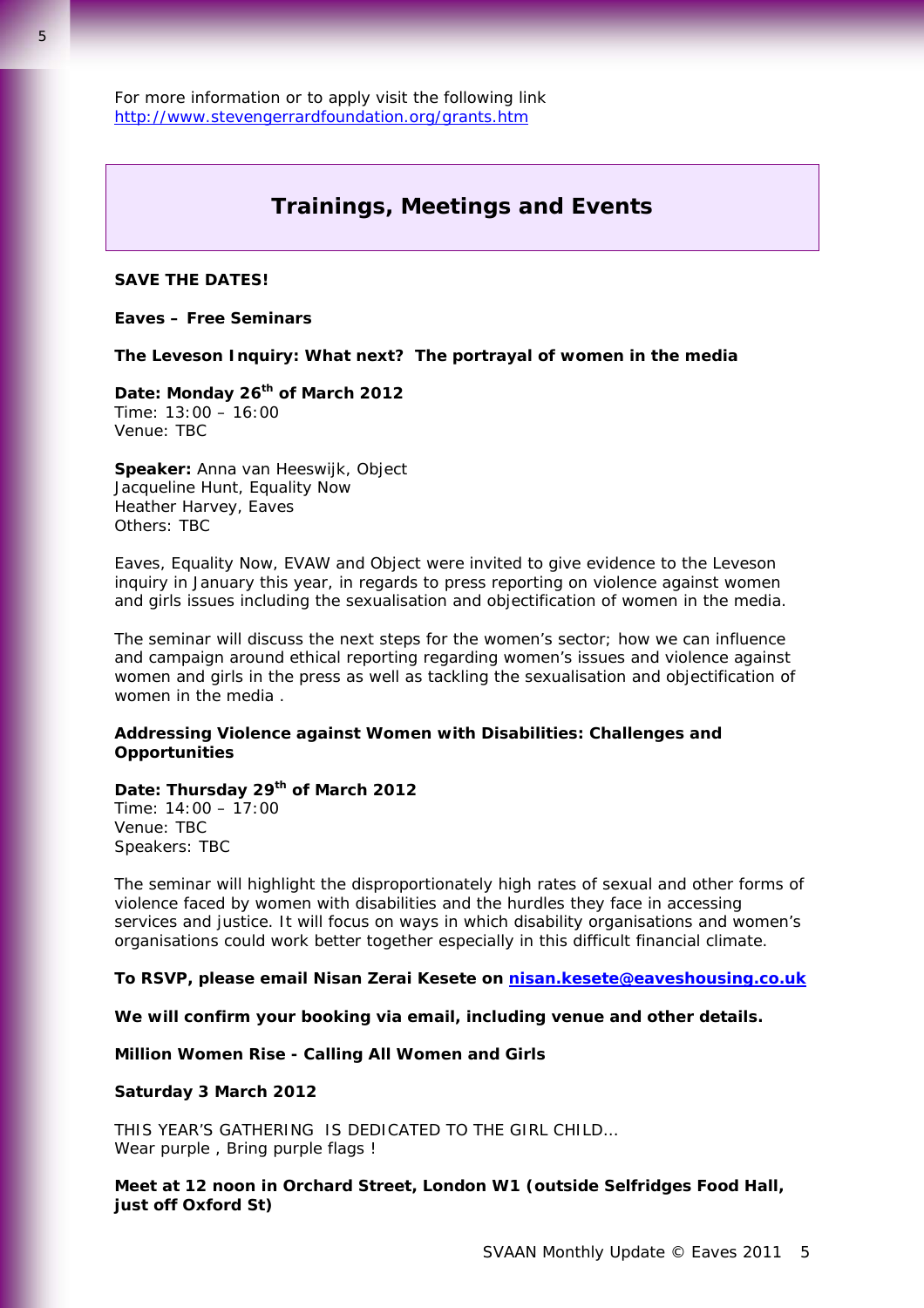### <http://www.millionwomenrise.com/>

#### **CoolTan Arts**

## **International Women's Day Celebration and Conference including an art exhibition 'The Women of Dickens'**

## **14th March, 2pm-7pm at CoolTan Arts**

Arts and mental health charity CoolTan Arts celebrates International Women's Day with creativity, workshops and a conference, exploring the female archetypes in Dickens' novels such as Nancy Sykes, and not forgetting Miss Haversham's wedding dress.

#### **Workshops on the day will include:**

- 2:00-2:30 Introducing International Womens Day
- 2:30 -3:30 Women's Poetry explore your poetic side in a safe all female environment
- 2:30-4:00 Self-Advocacy inspired by Dickens skills to help take control of your life
- 2:30-4:00 Personal finance practical 'tools' for managing your money
- 3:30-5:00 Violence against women Assertiveness workshop

After the conference, stay on for the Private View of our new exhibition for International Women's Day: Women of Dickens, 5:00 – 7:00, showing artwork and fashion inspired by the female characters in Dickens' novels and exploring the position of women in Dickensian society.

**To attend the conference please contact Ed– ed@cooltanarts.org.uk or visit the following website: [www.cooltanarts.org.uk](http://www.cooltanarts.org.uk/)**

## **Birkbeck Institute for Social Research - Colloquium** *Thinking Through Time and History in Feminism*

**Friday 23rd March 9am-7.30pm Birkbeck College, 30 Russell Sq, Room 101** 

## **Cost: £20 Standard rate/£15 concessionary rate**

Keynote Speakers: [Rebecca Coleman](http://www.lancs.ac.uk/fass/faculty/profiles/Rebecca-Coleman/Sociology/) (Sociology, Lancaster University) & [Lynne Segal](http://www.bbk.ac.uk/events-calendar/psychosocial/our-staff/full-time-academic-staff/lynne-segal) (Psychosocial Studies, Birkbeck)

There has been an emergent call within the field of gender and feminist studies to consider themes that might be broadly situated under the umbrella term of "temporality".

There is a continued political need to explore alternative mechanisms of telling feminist time, alternative relationships to be forged with the recent and historical past and alternative means for considering how feminism might forge a future for itself both in and out of the academy.

This colloquium aims to provide the opportunity for an interdisciplinary, creative and exploratory approach to time and history in feminism.

## **Find registration and payment details [here](http://www.bbk.ac.uk/bisr/events/bbk-local?uid=d22d9cc1a32a574ffbf57b323c35b9f6)**

## **OBJECT, BASW, KIDS COMPANY, BASPCAN & The Safeguarding Children e-Academy**

#### **A NEW CATEGORY OF CHILD ABUSE**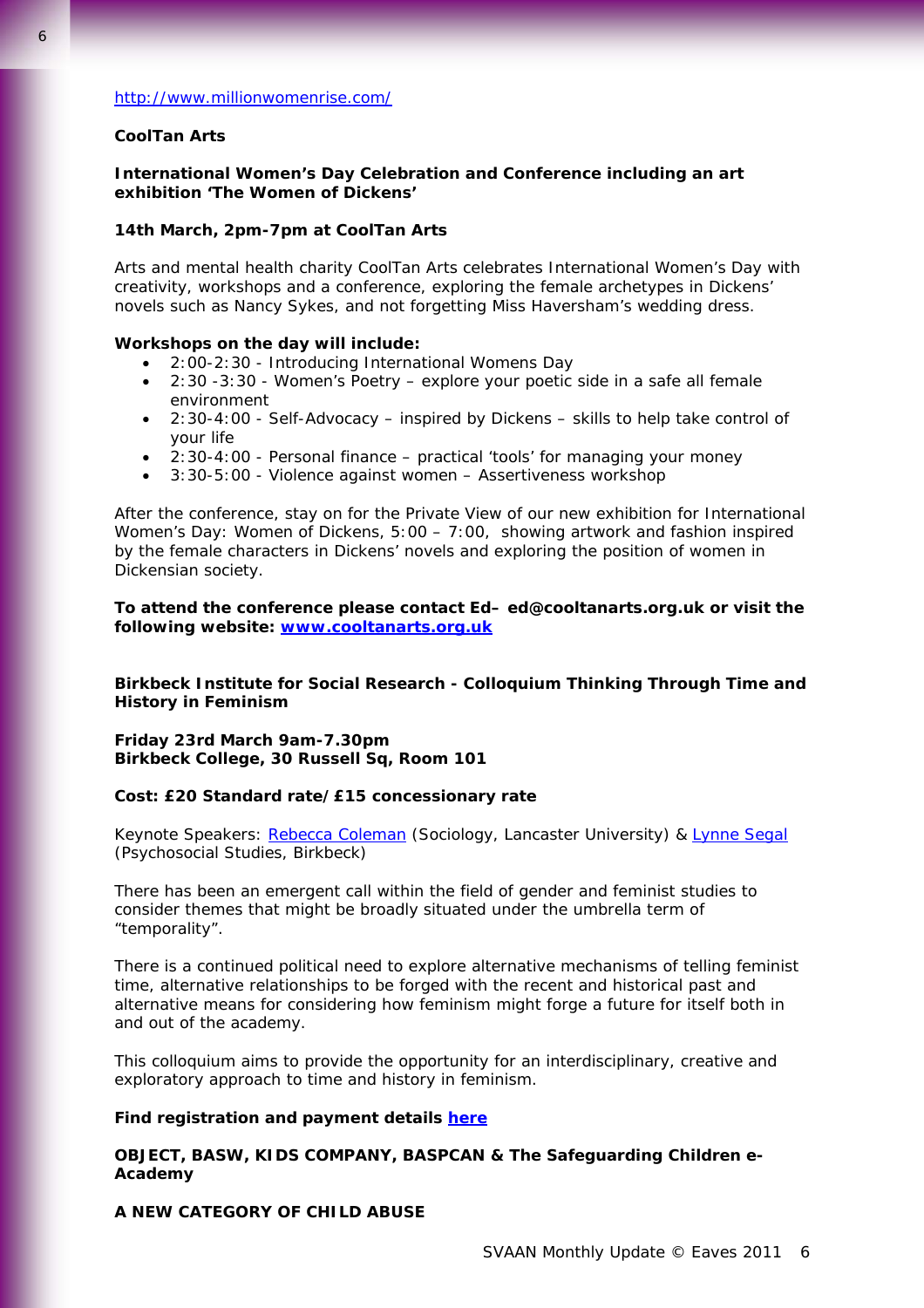## **22nd March, 2012: NEW AND EMERGING CHALLENGES IN CHILD PROTECTION COST: £55**

## **23rd MARCH, 2012: PORNOGRAPHY AND CHILD SEXUAL ABUSE COST: £40**

Two groundbreaking events take place in London to explore critical issues in relation to child protection, child welfare and child development.

Key points: Is corporate and commercial targeting of children and young people a new form of child abuse? Has western society reached a critical point in the way it targets children and young people which leads them towards addictive hybrid consumer orientated lives? We have 24 hour bombardment of their minds to eat, purchase, imitate, possess or conform. Much of the targeting of children and young people is on the basis there is no objective consent or informed knowledge.

## **To find out more visit the following website [www.ncofca.org.uk](http://www.ncofca.org.uk/) or email [ncofca@phonecoop.coop](mailto:ncofca@phonecoop.coop)**

#### **Inner Space**

7

#### **International Women's Day Event**

#### **Invest in You Date: Saturday 10 March - 2pm – 4.30pm Venue: Savoy Place,** IET, 2 Savoy Place, London WC2R 0BL

Invest in you and you'll have more to give. Invest in you and your capacity to handle the challenges around you increases. Invest in you and the benefits will spill over in both your professional and personal life. It's a win-win!

The bottom line is that you've invested in countless things and now, it's time to invest in your most important asset - YOU! Because you're worth it!

## **An afternoon of short talks, Q&A session, conversations, reflective exercises and meditations**

**To find out more or to attend visit the following website [www.innerspace.org.uk](http://www.innerspace.org.uk/) or call 020 7836 6688**

#### **Eaves – Workshops**

#### **Prostitution, exit strategies and good practice in supporting women**

Eaves is running a series of workshops for borough–level statutory agencies and voluntary service providers who focus on prostitution. The aim is to equip attendees with the knowledge required to assist individuals who want to leave prostitution – including victims of trafficking – through facilitating access to appropriate services. Workshops will be run over a day and a half and attendees are expected to attend both days.

#### **The training costs £150 (statutory agencies) or £110 (voluntary agencies).**

#### **Spring dates:**

#### **Wednesday 21st & Thursday 22nd March 2012**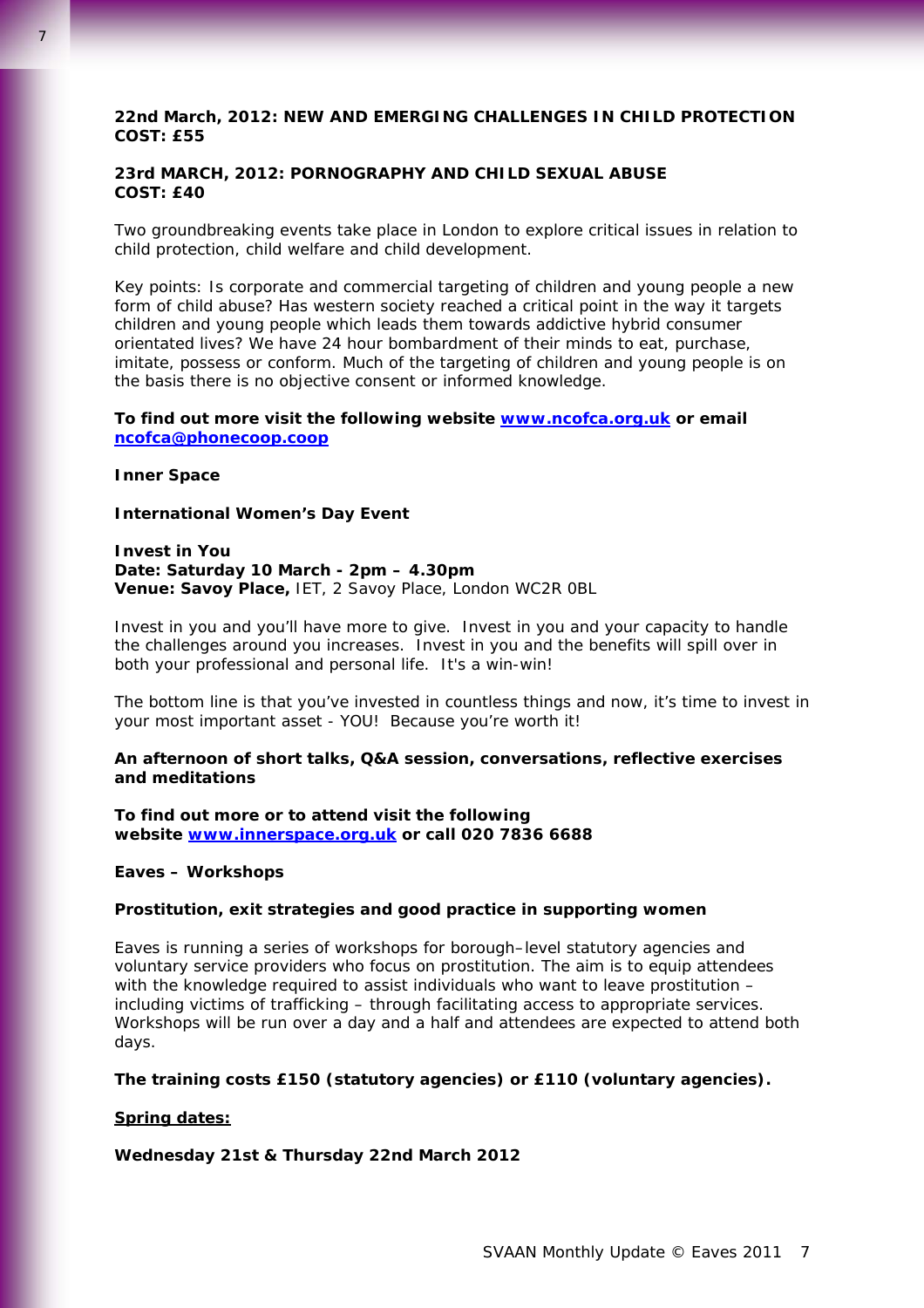**For further information, to find out if you're eligible to attend or to book a place, please contact Lisa Reynolds on 020 7840 7103 or [lisa.reynolds@eaveshousing.co.uk](mailto:lisa.reynolds@eaveshousing.co.uk)**

#### **Women for Women International**

#### **An invitation to be a part of our International Women's Day celebration on March 8th, [Join Me on the Bridge](http://joinmeonthebridge.org/events/london) 2012!**

Last year with the help of our supporters, we were joined by over 75,000 people, at 464 bridge events, in over 70 countries covering six continents! Watch a short clip of last year's highlights here.

This year, we are gather on the the Millennium Bridge. It's by coming together and standing in solidarity that we can make a powerful statement for PEACE and women's EQUALITY, and build momentum for what some have declared 'the women's century'.

#### **To find out more please email - [joinwomen@womenforwomen.org](mailto:joinwomen@womenforwomen.org)**

#### **Poppy Project Training Workshops**

The Poppy Project is running a series of training events for statutory and voluntary agencies to enhance awareness of adult human trafficking with a focus on supporting female victims.

Each workshop is one day long.

## **Cost: £100 (statutory agencies) or £75 (voluntary agencies/students) per workshop**

#### **Workshop One: Trafficking awareness, identification and support**

Aim 1: To provide an understanding of trafficking definitions, international frameworks and trafficking legislation

Aim 2: To ensure you are able to identify a victim of trafficking and understand the principles of sensitive victim identification, including an overview of the National Referral Mechanism.

Aim 3: To promote best practice in victim care, including principles of intervention and safety and support planning.

## **Workshop Two: Trafficking Legislation and Redress**

Aim 1: To provide an understanding of the Council of Europe Convention on Trafficking and UK legislation in relation to trafficking.

Aim 2: To feel confident in supporting victims through immigration processes the NRM and the criminal justice system (both as witnesses and defendants).

Aim 3: An understanding of the right to compensation for victims of trafficking.

*It is recommended that participants who are not experienced in supporting victims of trafficking complete Workshop One before attending Workshop Two.* 

#### **Dates and Locations**

**London: Workshop One: 22nd March London: Workshop Two: 23rd March Cardiff: Workshop Two: 8th March**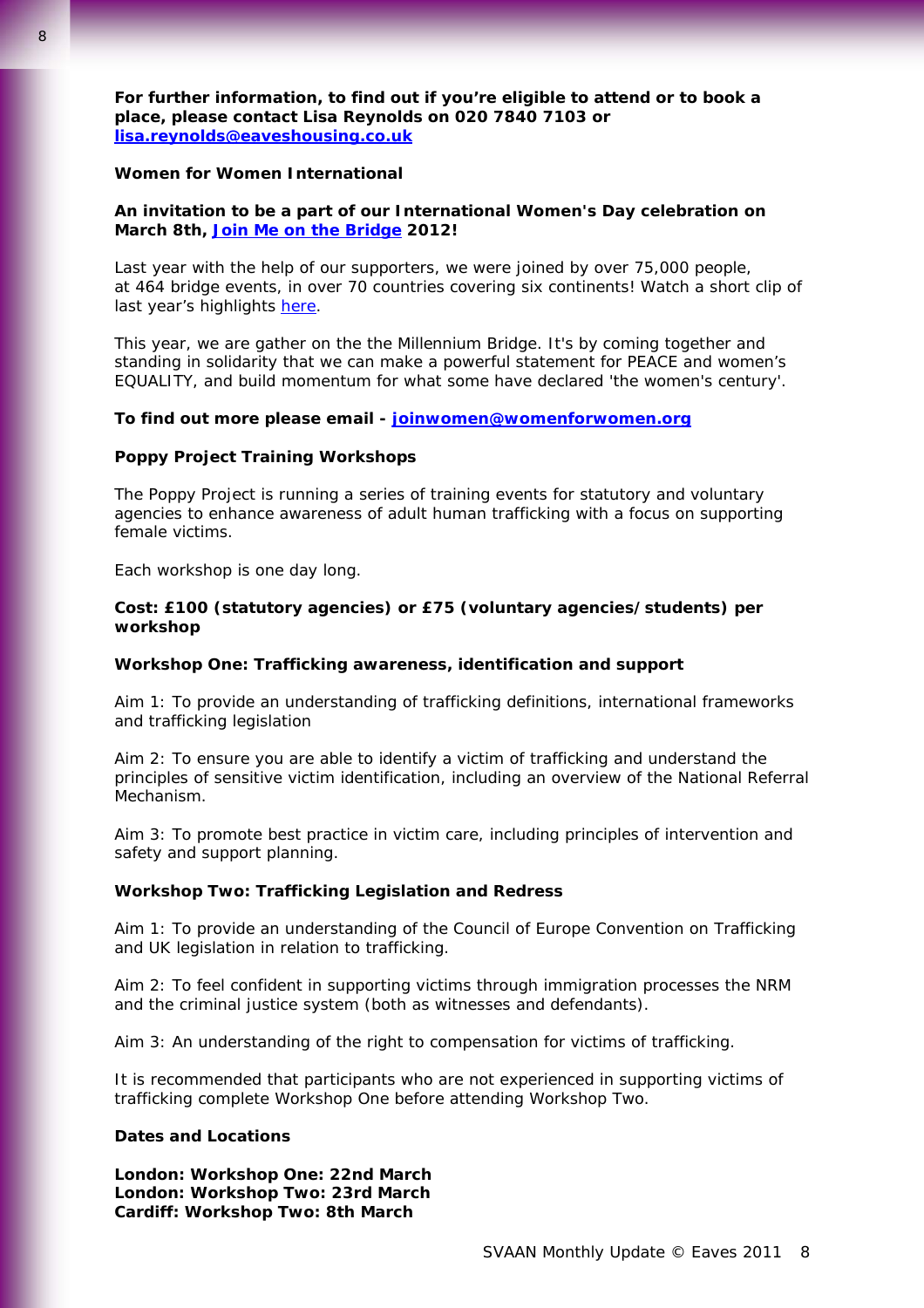## **Newcastle: Workshop One: 13th March / Workshop Two: 28th March Birmingham: Workshop One: 22nd February / Workshop Two: 20th March**

#### **Who should attend?**

Anyone in the statutory, voluntary or community sectors in contact with female victims of trafficking, including women's organisations, housing and support services, asylum seeker support services, social services and community safety groups.

It could also be of interest to those focusing on trafficking as part of their studies.

## **For more information and to request a booking form contact Sally Montier on 020 7840 7149 or [sally.montier@eaveshousing.co.uk](mailto:sally.montier@eaveshousing.co.uk)**

#### **Women's Resource Centre**

## **Monitoring and Evaluation Training and one-to-one support sessions – bookings opened!**

As part of the Sharing our Strengths project, two new trainings have been organised on Data Collection Methods and Measuring Soft Outcomes. The dates for those trainings are:

#### **Data Collection Methods, Wednesday 21 March 2012 (10 am to 4 pm)**

## **Measuring Soft Outcomes, Wednesday 28 March 2012 (10 am to 4 pm)**

Also, one-to-one support sessions (1 ½ hours each) on monitoring and evaluation will be available on the following dates:

## **Thursday 1 March (10 am and 1 pm) Friday 2 March (10 am and 1 pm) Thursday 8 March (10 am and 1 pm) Thursday 15 March (10 am and 1 pm)**

London Councils funded organisations wanting to book a one-to-one session will be asked to fill an "evaluation health check" in advance in order to identify central issues and support to be provided.

## **For more information and bookings please contact Isabel Rodriguez Mora at [IsabelM@wrc.org.uk](mailto:IsabelM@wrc.org.uk) or 02073243047.**

# **Resources, Surveys & Consultations**

#### **Foundation for Women's Health Research and Development (FORWARD)**

FORWARD is conducting a national survey on Female Genital Mutilation (FGM) among young people in the UK in collaboration with the University of East London. FGM has started to receive some attention in the UK; however, the magnitude of the problem has not been adequately assessed due to the absence of comprehensive studies on prevalence.

The aim of the national survey is to improve understanding of the nature, experiences, and attitudes of young people on FGM with a view to establishing the extent of the practice and perceptions of young people. There is real need for urgent data on the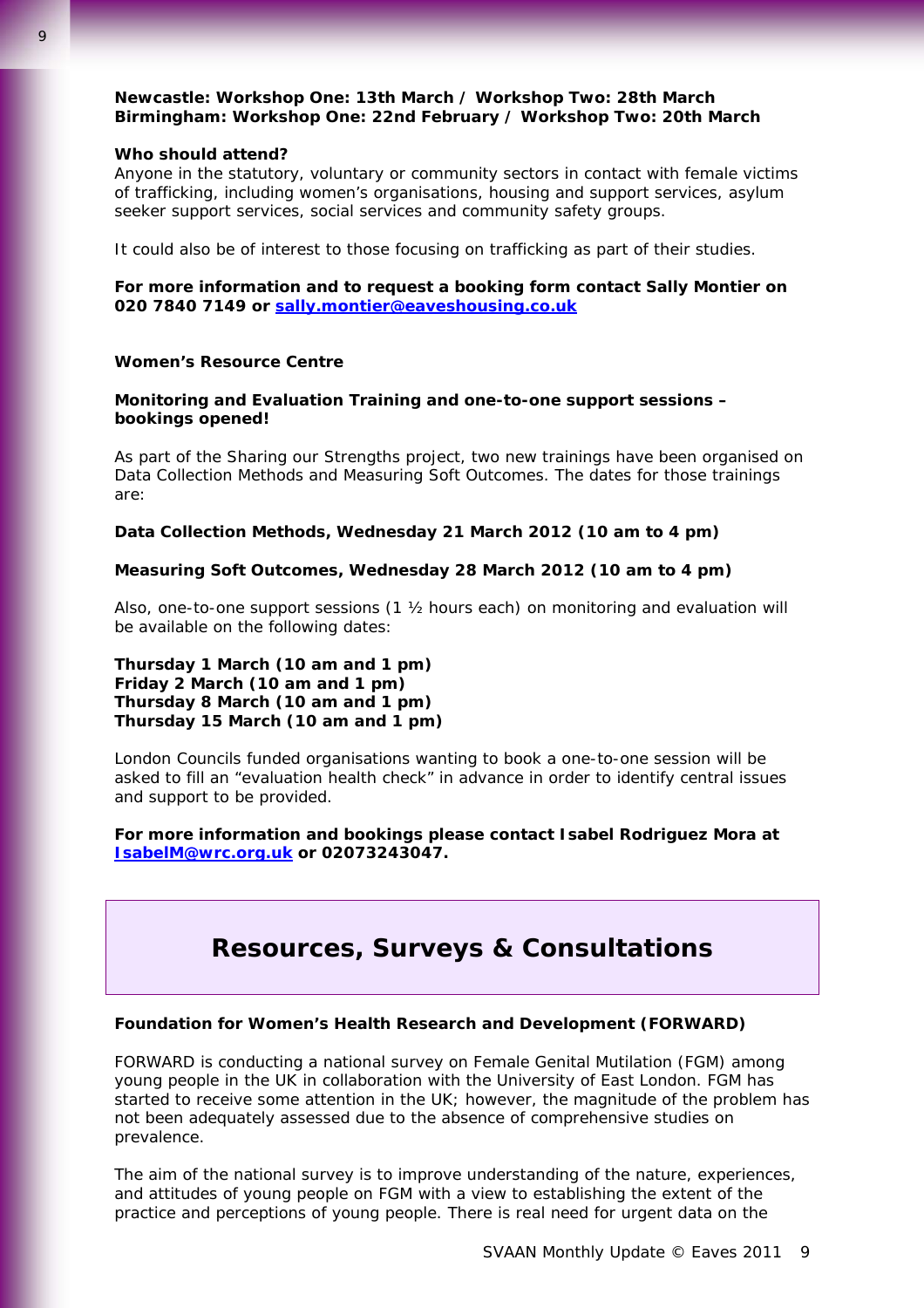extent of the practice in the UK to inform effective policy development, planning of support services and intervention programmes. The research has received ethical clearance from the University of East London Research Ethics Committee for Quality Assurance and Enhancement.

**This is an online survey which will take approximately 15 minutes to complete. The survey can be accessed at the FORWARD website: <http://www.forwarduk.org.uk/lip-service-survey>** 

By taking part in the survey participants also stand a chance to win a £20 Amazon voucher. The survey is anonymous and participants can opt out of the survey at any point in time.

**For more information please contact Josephine Hombarume [Josephine@forwarduk.org.uk](mailto:Josephine@forwarduk.org.uk) or [research@forwarduk.org.uk](mailto:research@forwarduk.org.uk)**

## **London Borough of Barnet** – **Call for new members join Barnet's Domestic Violence Forum (BDVF)**

## **Domestic Violence Forum**

London Borough of Barnet is currently seeking new members/agencies to join Barnet's Domestic Violence Forum (BDVF); a multi agency partnership made up of different agencies from the voluntary and statutory sector.

The BDVF is a forum that works to support victims of domestic violence and eradicate incidents of domestic violence in the borough and increase reporting of domestic violence. Meeting quarterly, BDVF is the delivery arm supporting the Strategic Domestic Violence Board.

The BDVF is looking for new members, particularly welcoming interest from people interested in standing for the Chair and Vice Chair positions.

If you are interested in supporting this work and becoming part of this forum please send a written 'Expression of interest' by 9 March 2012; setting out your skills and experience and reasons for why you would like to be nominated.

'Expressions of interest' will be judged by an independent panel drawn from key partners to ensure fairness and eliminating bias.

**If you require any further information, please do not hesitate to contact the Domestic Violence Co-ordinator - Manju Lukhman on 0208 359 5625 or [Manju.lukhman@barnet.gov.uk](mailto:Manju.lukhman@barnet.gov.uk)**

## **Rights of Women**

#### **Research – looking for women to interview in London**

Rights of Women and the Child and Women's Abuse Studies Unit (CWASU) at London Metropolitan University are currently working on a research project to explore women's experiences of the family justice system where domestic violence is an issue. We would like to interview women who have experienced domestic violence and have gone through, or are currently going through, child contact proceedings in London. Interviews will be scheduled to take place in February-March, will last approximately 1hr, and will be conducted by telephone (or in person if preferred). All interviewees will remain anonymous in the research. Unfortunately, due to resource constraints, we will not be able to provide interpreters, so all interviews will be conducted in English.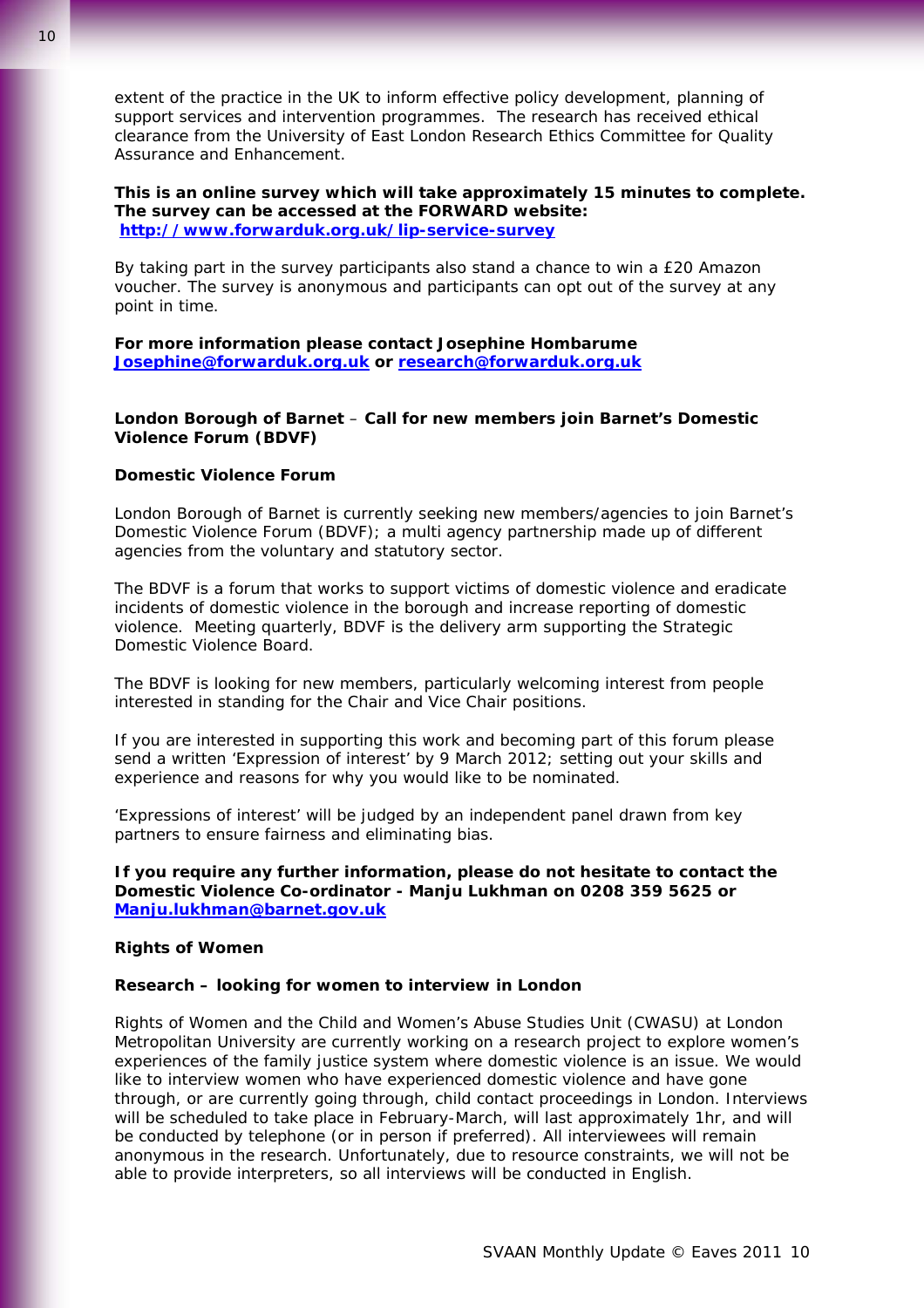**Please let our Policy and Public Affairs Officer, Katherine Perks, know by email [\(katherine@row.org.uk](mailto:katherine@row.org.uk)) or telephone (020 7251 6575) if you have any service users who are interested to speak to our team.** 

#### **London Councils Grants consultation 2013/15**

London Councils invites you to respond to this public consultation about its future grants programme and its review of the potential equalities effects on the protected groups as part of its duties under the Equality Act 2010.

[Take part in the consultation now by following this link Opens in a new](http://www.surveymonkey.com/s/grantsconsult) window, or read on here for background information, supporting documents and the timetable.

[You can also view Grants Committee papers relating to this on the London Councils site](http://www.londoncouncils.gov.uk/committees/retrieve.htm?comid=3)  [Opens in a new window](http://www.londoncouncils.gov.uk/committees/retrieve.htm?comid=3) 

This survey should take about 30 minutes. **The survey will close at 5pm on Friday 23 March 2012** 

#### **Home Office**

#### **Consultation of Forced Marriage**

The consultation asks views from the public on whether Forced Marriage should become a specific criminal offence. It will also seek views on how protection of victims could be strengthened and making sure perpetrators are punished by criminalising the breach of Forced Marriage Protection Orders (FMPO).

#### **The consultation will run until 30th of March 2012.**

**To find out more or to respond to the consultation follow the following link [www.homeoffice.gov.uk/media-centre/press-releases/forced-marriage](http://www.homeoffice.gov.uk/media-centre/press-releases/forced-marriage)**

#### **Justice for All**

Justice for All is working with the Cabinet Office's Advice Review to make sure voices from the front-line of advice are heard at the heart of Government. The Advice Review is looking at the problems facing the advice sector and how the Government can support it.

Please open the following link [http://www.justice-for-all.org.uk/Take-part/Advice](http://www.justice-for-all.org.uk/Take-part/Advice-review/Impact-survey)[review/Impact-survey](http://www.justice-for-all.org.uk/Take-part/Advice-review/Impact-survey) for an Impact survey which will help us measure the changes the advice sector is undergoing. It is to be filled in by managers or frontline advisors within not-for-profit advice agencies and will help influencing of the Cabinet Office's Advice Review.

#### **Getting it right for victims and witnesses**

#### **Closing Date: 22 April 2012**

The consultation partially sets out how the Government proposes to reform the Criminal Injuries Compensation Scheme (CICS) to protect compensation payments for those most seriously injured while removing less serious injuries like sprains from the scheme and restricting payments to those with criminal convictions.

**For all documents on the consultation and to respond follow the following link <http://www.justice.gov.uk/consultations/victims-witnesses-cp3-2012.htm>**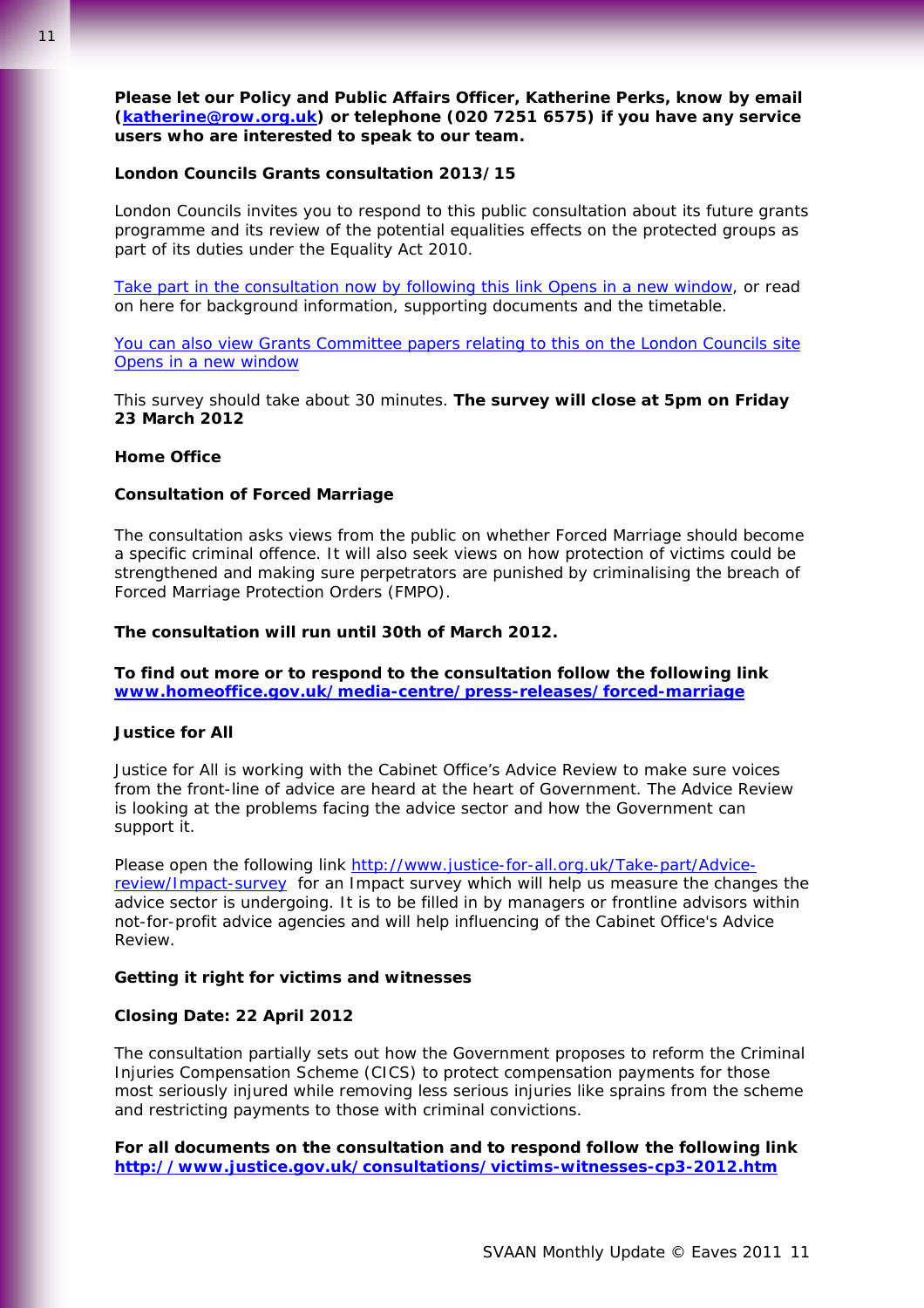# **Vacancies and Volunteering**

#### **Eaves**

## **TEAM LEADER FULL TIME SP33 – 36 - £31,152, 31,935, 32,532, 33,306 pa Fixed term to end July 2012 LONDON**

## **Closing date: Friday 9th March 2012 midday Interview date: Friday 16th March 2012**

To provide advocacy and support to women and children who have experienced domestic violence and are service users of Eaves Women's Aid (Serafina) and to ensure the day to day smooth running of the refuge/s: Do you have:

• Substantial experience of providing support to vulnerable women

- An understanding of Domestic Violence and how it affects women and children
- Experience and knowledge of carrying out assessments and developing support plans from these
- Experience and knowledge of managing a caseload
- Knowledge of housing, welfare benefits, Supporting People and legislation affecting women and children who have experienced domestic violence
- Awareness of issues which might affect the management of service users in shared housing.

**For an application pack, please call our recruitment line on 020 7840 7124 or email [recruitment@eaveshousing.co.uk.](mailto:recruitment@eaveshousing.co.uk) You can also download it from Eaves' website at [www.eaves4women.co.uk](http://www.eaves4women.co.uk/)**

#### **Women and Girls Network**

#### **Telephone Helpline Volunteers (WOMEN ONLY)**

Women and Girls Network leads in developing and delivering innovative and effective counselling services for women who have experienced all forms of gendered violence.

We seek Telephone Helpline Volunteers who are able to volunteer once a week, for at least a year on our specialist gendered violence helpline.

In return, you will receive specialised training and experience in supporting women and girls affected by violence.

We particularly welcome women who are bi-lingual.

## **Closing date for applications is Monday 12th March 2012**

## **Interviews will be held on Friday 23rd and Monday 26th March 2012**

Please note if you are successful you will be required to attend 4 days of compulsory Induction Training on: Friday 13<sup>th</sup>, Saturday 14<sup>th</sup>, Friday 27<sup>th</sup> and Saturday 28<sup>th</sup> April 2012

**For more information and for an application pack email [recruitment@wgn.org.uk](mailto:recruitment@wgn.org.uk)**